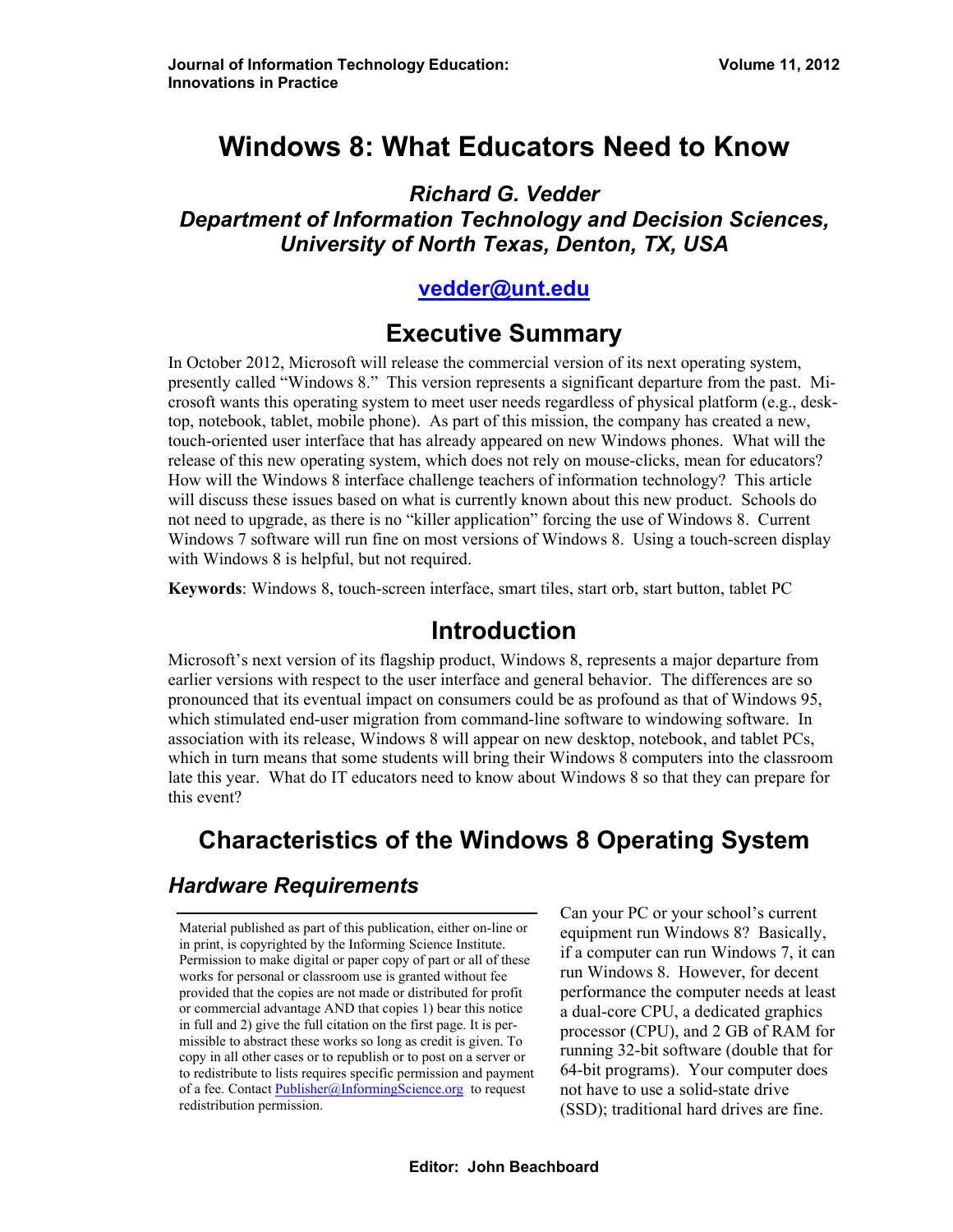In either format, do not settle for a drive with less than 128 GB capacity, which will (for example) store Windows 8 with some apps, Office 2010 Professional, and Visual Studio 2010.

The same situation applies to notebooks, with an important caveat. Screen resolution will be a deal breaker for any notebook that cannot support a screen resolution of 1024x768 (1366x768 for advanced features) – and that covers a lot of currently available notebook machines.

Although the Windows 8 interface is designed for touch-screen use, it responds well to mouse and keyboard input. If you have large fingers, you will probably need to use a mouse or stylus. Likewise, if you need to do a lot of typing, you may find a traditional keyboard easier to use than the on-screen versions (which include a keyboard optimized for texting and a slit keyboard design for those who prefer typing with their thumbs.)

The author installed Windows 8 on a Samsung Series 7 Slate PC and has used it satisfactorily in class (<http://www.samsung.com/us/computer/tablet-pcs/XE700T1A-A03US>). As purchased, the Samsung Slate PC came with a 128 GB SSD, wireless keyboard, stylus, and docking station. Although the supplied wireless keyboard works fine, the author found it hard to use in darkened classrooms. To solve this problem, the author bought a Logitech Wireless Illuminated Keyboard K800 ([http://www.logitech.com/en-us/keyboards/keyboards/wireless-illuminated-keyboard](http://www.logitech.com/en-us/keyboards/keyboards/wireless-illuminated-keyboard-k800)[k800](http://www.logitech.com/en-us/keyboards/keyboards/wireless-illuminated-keyboard-k800)). Moreover, since this tablet ships with only mini-HDMI and USB outputs, the author also purchased a UGA-165 video adapter to connect the Slate PC with both monitors and classroom video ports ([http://plugable.com/products/uga-165/\)](http://plugable.com/products/uga-165/).

#### *Versions of the Operating System*

As of the time of writing, Microsoft will offer four versions (see Table 1) of Windows 8: Home, Professional, Enterprise, and Windows RT ("Run Time"). The first three will offer an upgrade/migration path from Windows 7. Professional and Enterprise will include additional security features such as encryption and remote computer access via a virtual private network.

Windows RT is very different and owes its existence to the explosive growth of the energyefficient ARM CPUs in all sorts of mobile devices, including phones, many tablets, digital media players, and game players. Windows RT will run only on ARM devices; it will not run on any computer using an Intel/AMD processor. An important consequence of this is that Windows RT will not run any traditional Windows software. It will only host applications specifically written for it, such as a special version of Microsoft Office 2013.

| <b>Table 1: Sample Features Across All Versions of Windows 8</b> |                            |                                |                                       |                             |  |  |
|------------------------------------------------------------------|----------------------------|--------------------------------|---------------------------------------|-----------------------------|--|--|
| <b>FEATURE</b>                                                   | <b>WINDOWS 8</b><br>(HOME) | <b>WINDOWS</b><br><b>8 PRO</b> | <b>WINDOWS 8</b><br><b>ENTERPRISE</b> | <b>WINDOWS</b><br><b>RT</b> |  |  |
| <b>CPU</b> Architecture                                          | Intel/AMD<br>(x86/64)      | Intel/AMD<br>(x86/64)          | Intel/AMD<br>(x86/64)                 | ARM                         |  |  |
| Upgrades from Windows 7 Home                                     | <b>YES</b>                 | <b>YES</b>                     |                                       |                             |  |  |
| Upgrades from Windows 7 Pro or Ultimate                          |                            | <b>YES</b>                     | <b>YES</b>                            |                             |  |  |
| Win 8 interface (start screen, live tiles, etc.)                 | <b>YES</b>                 | <b>YES</b>                     | <b>YES</b>                            | <b>YES</b>                  |  |  |
| Includes "Windows $7+$ "                                         | <b>YES</b>                 | <b>YES</b>                     | <b>YES</b>                            | ---                         |  |  |
| Accesses Windows Store                                           | <b>YES</b>                 | <b>YES</b>                     | <b>YES</b>                            | <b>YES</b>                  |  |  |
| Supports Office 2012                                             | <b>YES</b>                 | <b>YES</b>                     | <b>YES</b>                            |                             |  |  |
| Supports Office 2013 (beta)                                      | <b>YES</b>                 | <b>YES</b>                     | <b>YES</b>                            | <b>YES</b>                  |  |  |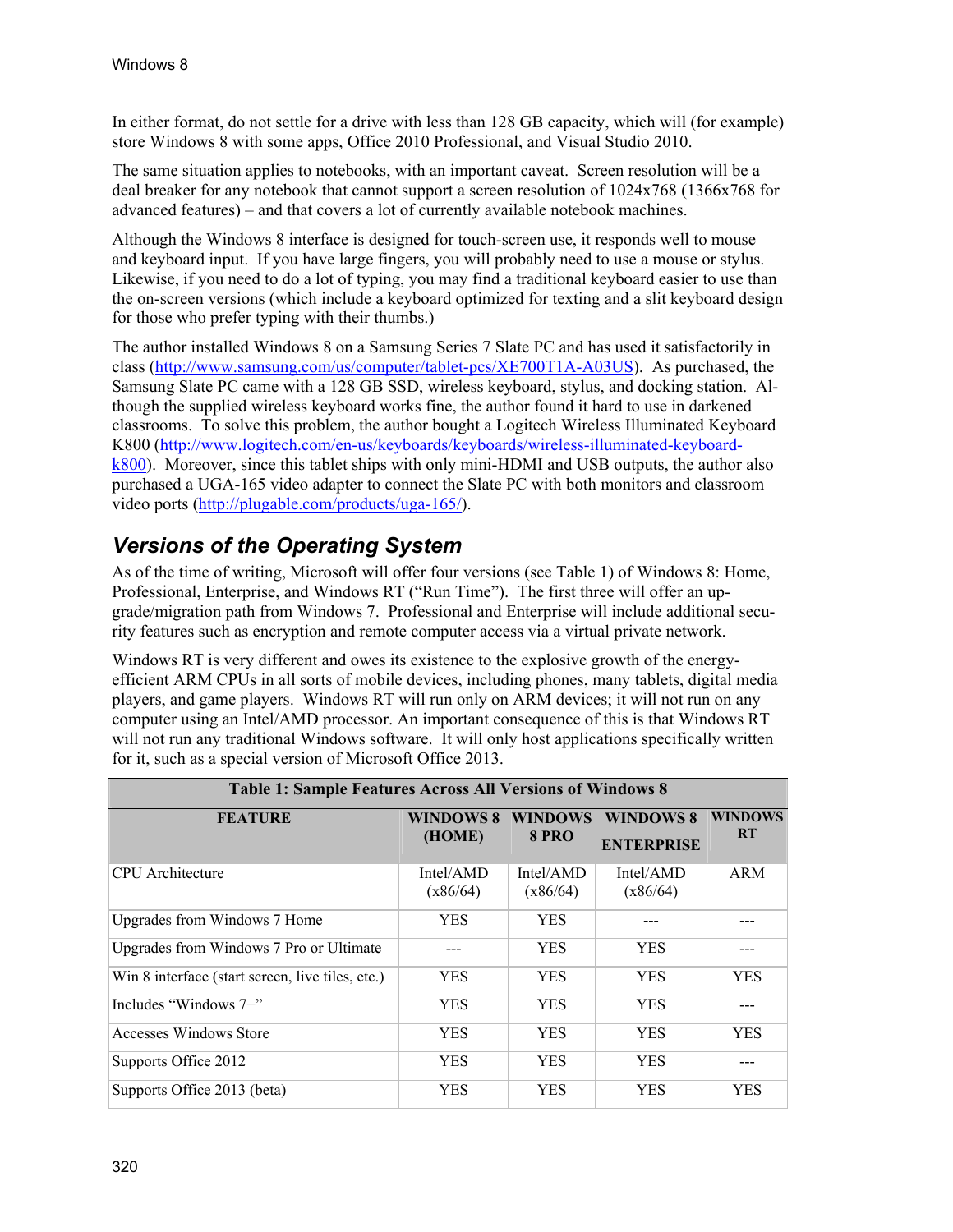| Supports Internet Explorer 10            | YES  | YES        | YES.       | <b>YES</b> |
|------------------------------------------|------|------------|------------|------------|
| Supports Windows Media Player            | YES  | <b>YES</b> | YES.       | ---        |
| File/folder encryption                   |      | <b>YES</b> | <b>YES</b> |            |
| Whole device encryption                  |      |            |            | <b>YES</b> |
| Supports traditional 32-/64-bit software | YES. | YES        | YES.       |            |

#### *Past and Future Interfaces*

Microsoft has designed Windows 8 as a bridge between a mouse-keyboard past and a touch future. Consequently, the operating system offers two very different interfaces. To support traditional "legacy" Windows software, most versions offer an improved Windows 7, that the author will call Windows "7+." It provides the standard Windows desktop experience, except that the Start Orb with its associated menu is completely absent – Microsoft wants you to access your programs using the Windows 8 Start Menu, which occupies the entire screen (Figure 1). This design decision has raised howls of protest, and third-parties are already creating substitute Start Buttons. Currently, a good alternative is Power 8 ([https://code.google.com/p/power8/\)](https://code.google.com/p/power8/). Another noteworthy improvement is a remodeled Windows Explorer, which now sports its own ribbon of frequently used tasks across the top of its screen. Windows 7+ also supports touch but, unless you have small fingers, you will be using a mouse or stylus heavily.



**Figure 1. Windows 8 Start Screen** *(Source: Microsoft)*

The other user interface, which loads on startup, represents the future direction of the operating system. Windows 8 is a bold departure from Windows 7, embodying a number of new design principles, such as rapid startup (about 10 seconds); a "clean," flat, 2-D appearance; a limited palette of bold colors; square or rectangular tiles replacing buttons; horizontal scrolling to move between programs or available selections; vertical scrolling to reveal program menus; and generally hiding much of the traditional user interface. Upon startup, Windows 8 presents the user with a Start Screen of tiles representing installed programs (ex., Internet Explorer) or services (ex., accessing the 7+ Desktop, weather reports, Windows Store). Tiles can be "live" (dynamically up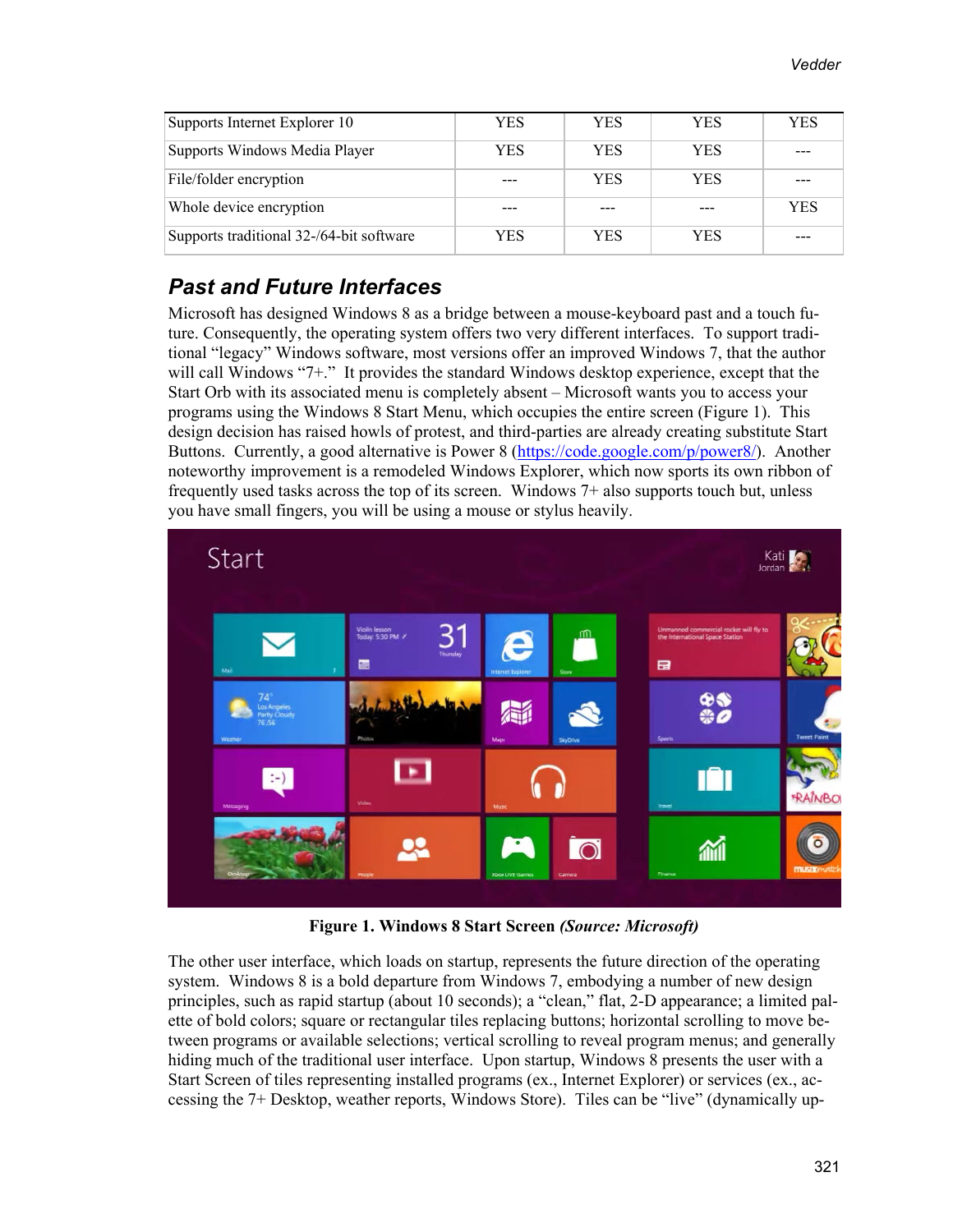dating their contents) or static, colorful or drab (installed traditional applications have static, drab tiles). Users can organize tiles into groups or rearrange their placement to suit individual needs. Finger size does not impact selecting a tile or making scroll movements and usually does not affect menu selections within Windows 8 applications. Following the precedent of the online Apple Store, users will eventually acquire programs ("apps") designed for Windows 8 only by download from the Windows Store, with prices starting at US \$1.49. As per the Apple model, this method of distribution will give Microsoft far more control over the behavior of software loaded or updated on Windows 8 machines. Additionally, the company will also provide a way for schools, businesses, and governments to "side load" their own applications. Unless you need to do only some brief typing with the popup software keyboard, using a physical keyboard is a virtual necessity in either interface.

#### *Observations about Software Behavior*

The default method for logging into any version of Windows 8 or to access the Windows Store is to supply a MSN userid and password. Obtaining these is free, and they provide access to other Microsoft services, such as its SkyDrive cloud storage system.



**Figure 2. The Minimalist Windows 8 Version of Internet Explorer 10**  *(Source: Teknowlodgy.com)* 

Although the Windows Store is now starting to offer many apps, those programs -- like the operating system itself -- are early versions often incomplete or error-prone. Nevertheless, many are available for free and offer ways to become more familiar with the new interface. A great many of these apps are simply versions of traditional products or services rewritten for the Windows 8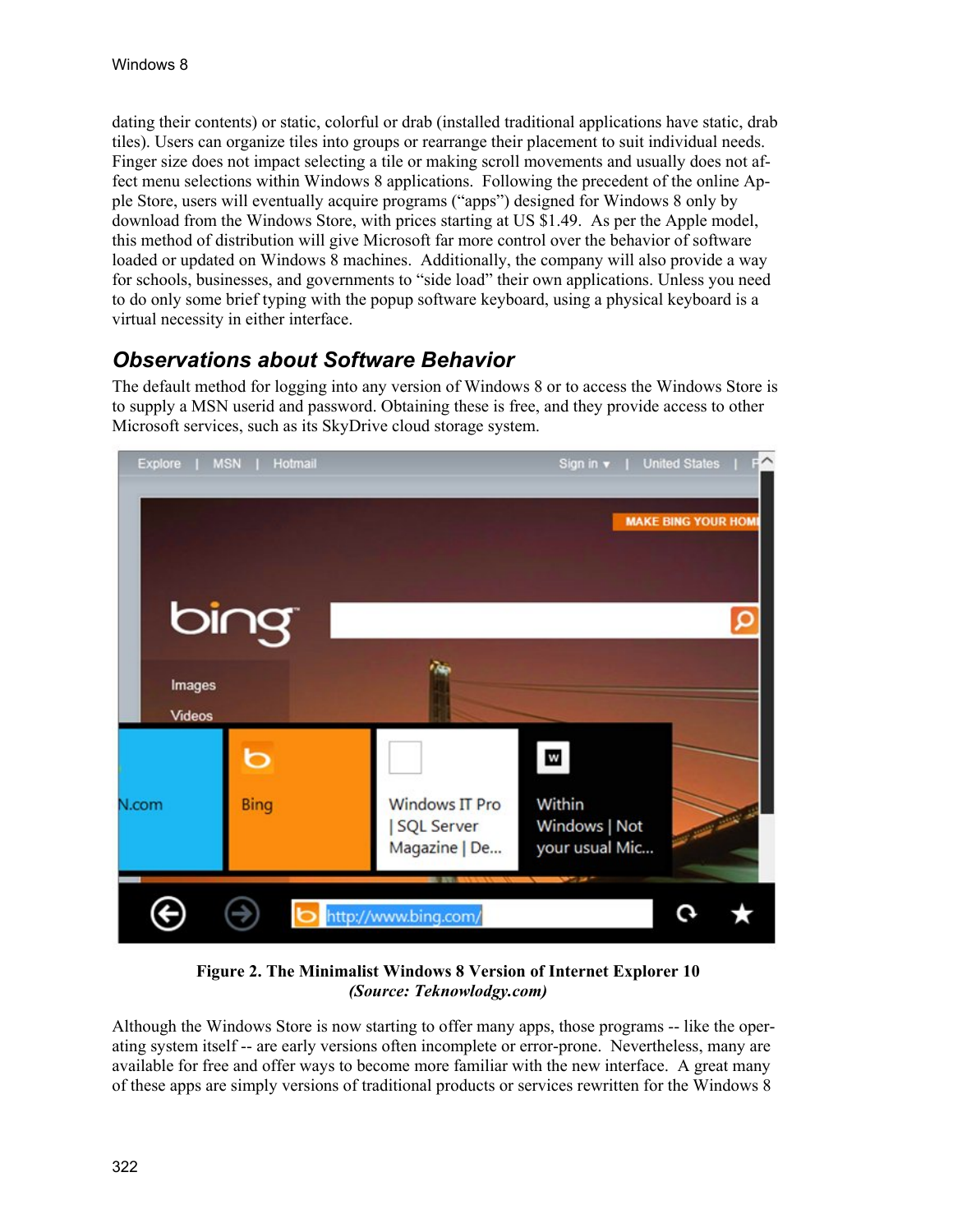environment. Microsoft itself has done this with Internet Explorer 10, which comes in two versions for Windows 7+ and 8 (Figure 2).

As noted earlier, pure Windows 8 (Win RT) will not run traditional Windows software (i.e., a program that would run under Windows 7 or earlier). With the other versions of Windows 8, each traditional program appears as a static tile in the Start Menu that you touch to invoke Windows 7+ and load the desired program. Alternatively, one can touch the Desktop tile to invoke 7+ and load programs from there using a substitute Start Orb menu or by clicking on the appropriate desktop icon. Switching between 7+ and 8 is instantaneous. Microsoft says that any software designed for Windows 7 will run in Windows 7+, and the author's experience supports this contention.

The emphasis on screen simplification interface may be overdone, for example, making it harder to recognize desired icons or locate desired functionality. Microsoft has begun to redesign the user interfaces of its programs in this simplified style, as illustrated by the new versions of Visual Studio 2012, Expression Blend 5, and Office 2013. Use of color and 3-D icons has been largely suppressed. Earlier this year, the author had senior IT majors evaluate the beta versions of Visual Studio 2012 and Expression Blend 5. They found the products harder to use because the familiar visual landmarks present in earlier versions were more difficult to locate or missing. Another problem the students reported was that it was not always clear in software designed for Windows 8 if a given screen object was "hot" (i.e., represented or linked to a behavior).

## **Recommendations for Educators**

Given what is known about Windows 8, there are at least six major recommendations ranked below by level of involvement with the product.

First, there is no compelling reason for schools or educators to upgrade to the new operating system. In the short term at least, Windows 8 (especially the RT version) will have its greatest impact on mobile devices, such as tablets, smartphones, and game consoles. Windows 8 does not have a "killer app" program which makes upgrading essential. Also, Windows 8 does not require a touch-screen monitor although it is more enjoyable with one. Microsoft will continue to offer products and services that run fine using Windows 7, including Office 2013 which is now available for download as a preview. Other vendors will behave similarly. Until that killer application appears, most PC users and schools will either stick with tried-and-true Windows 7 or run Windows 8 without a touch-screen interface.

Second, by October 2012 hardware manufacturers will start selling desktop, notebook, and tablet computers with Windows 8 pre-installed. Soon afterward, students will start appearing in class toting Windows 8 machines, most likely notebook computers with touch-screens. This will certainly be the case where schools require their students to own a PC and bring it to class. This is not cause for alarm. Any Windows 8 PC will install and run traditional Windows software using the Windows 7+ interface. Minimally, schools and educators will need to know how to help students switch to Windows 7+, and what to do in Windows 8 to access the features previously exposed by the now-missing Start Orb, such as connecting to a printer.

Third, if you teach Windows-based software in your classes, for example Microsoft Office, students bringing Windows 8 computers to class or using them at home can raise more problems. Just as some vendors redesigned their programs to include task ribbons following the introduction of Microsoft Office 2007, you should expect some vendors to redesign their interfaces using Windows 8 principles (ex., flat look, less color). When this occurs, educators will at least need to update the illustrations they use and may have to devote more instruction time to mastering the redesigned interface.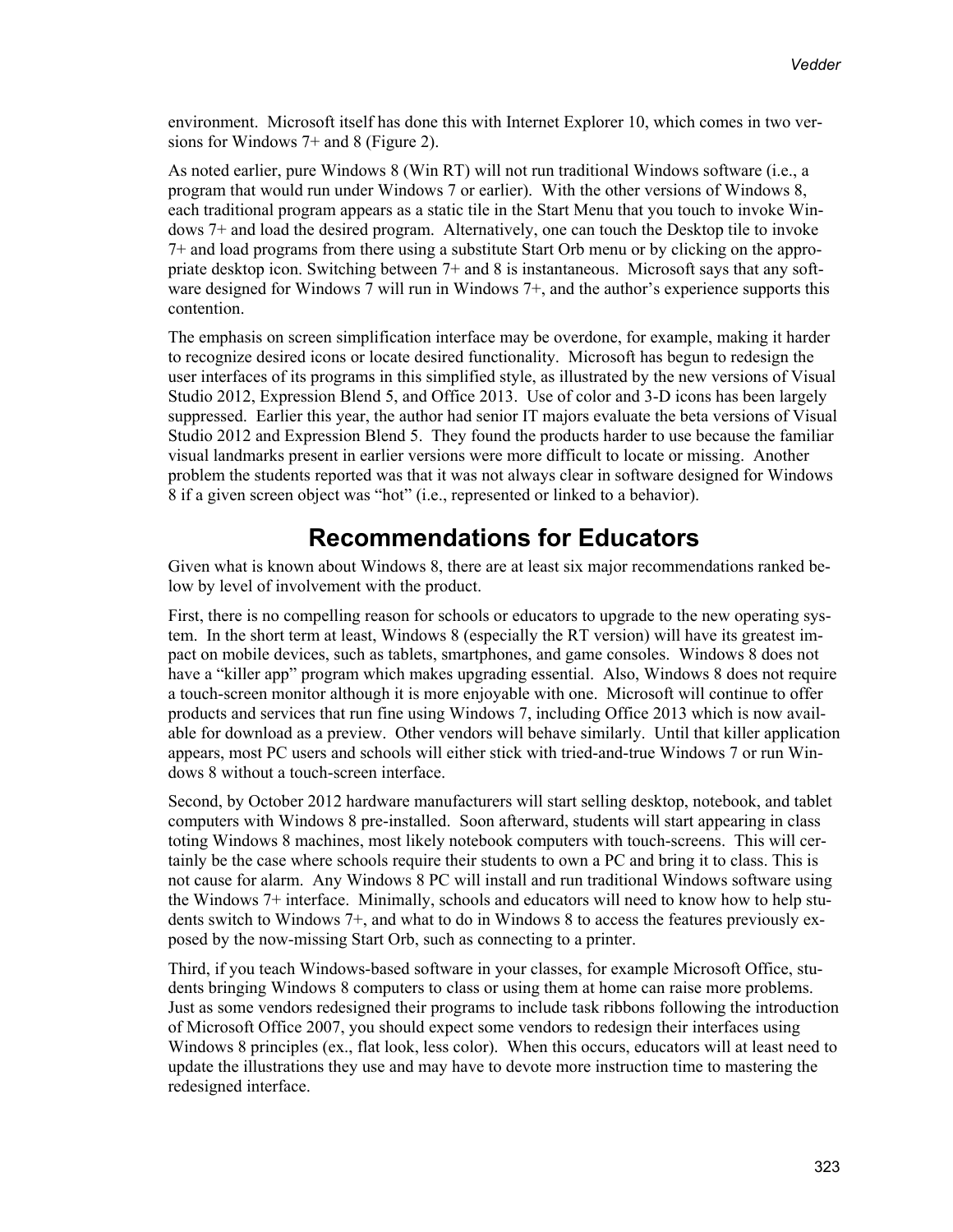A far more significant educational challenge will arise from companies offering dual versions, 7+ and 8, of the same program. Microsoft has already done this with Internet Explorer 10 and, while the 7+ interface remains traditional, the 8 interface is very different and minimalist. All Windows 8 editions except WinRT install both versions. Schools and educators will have to support both and, where applicable, decide which version to teach in the classroom. Clearly, with this level of involvement, educators themselves will need considerable access to PCs running Windows 8.

Fourth, if you teach Windows-based computer programming, then you will need still more preparation, especially if you want students to write programs for the new interface. Windows 8 supports applications built using Silverlight (XAML) for the user interface and Visual Basic, C#, C, or C++ for the "code-behind." However, the real emphasis now is using HTML5 and CSS3 for the interface and JavaScript for the code-behind. This push is industry-wide, from Android to Windows, and is all the more interesting because there are no official standards yet for either HTML5 or CSS3. For this level of involvement you will need Windows 8 installed on a PC that you use daily, along with Visual Studio 2012 and Expression Blend 5, which offer the tools needed to write apps for Windows 8. One way to provide this environment to an entire class is to offer it on a virtual machine (VM) deployable in a lab or on a student's PC. This method keeps the original computing environment in place and gives better control over software behavior.

Fifth, Windows 8 could significantly change how people use mobile devices, especially tablets. Historically, people have used tablets primarily for *consuming information* downloaded from, or generated by, the Internet. Examples include reading eBooks, watching videos, monitoring weather or financial activity, and playing games. Using tablets for *creating information* has largely been limited to note taking, photography or videography, and social networking. The scarcity of tablet applications for creating and editing the kinds of information organizations use is a major reason why businesses have been slow to adopt tablet computing. Users of Windows 8 tablets, however, will not have this problem because the operating system will run the Windows 7 programs businesses already use. Combining business productivity tools with the convenience of tablet computing may be a game changer for many companies. Going forward, therefore, schools and teachers will have to decide if Windows 8 tablet computing has a role to play in the classroom and, if so, how to introduce and manage it.

Lastly, the immediate future of the Windows 8 is tied to its use on non-traditional computing devices, especially tablets. Microsoft realizes this. The RT version of Windows 8 runs only on the energy-efficient ARM chips found on many tablets, mobile phones, and other portable devices. Microsoft will launch its own brand of tablet PCs, called Surface, later this year with two models, one ARM-based and one Intel-based. Look for innovative applications which take advantage of Windows 8 features to first appear on tablets and mobile phones, before migrating to notebooks or desktops. The *Angry Birds* phenomenon, which started on Apple iPhones and iPod Touch, is an example of this.

## **Conclusion**

If your current computing equipment can run Windows 7, it will run Windows 8. There is no touch-screen "killer app" available for Windows 8 that compels adoption of the operating system, so schools can put off that decision. For at least the next two years the bulk of applications running on Windows 8 will be mouse-driven, "legacy" (Windows 7 or even XP) programs. On the other hand, that very capability to run legacy software means that Windows 8 tablets and other mobile devices will be able to support a wide range of information creation activities, instead of mostly being appliances for information-consumption. It is likely that the development of 'pure' Windows 8 applications for tablet use will drive the future of this operating system.